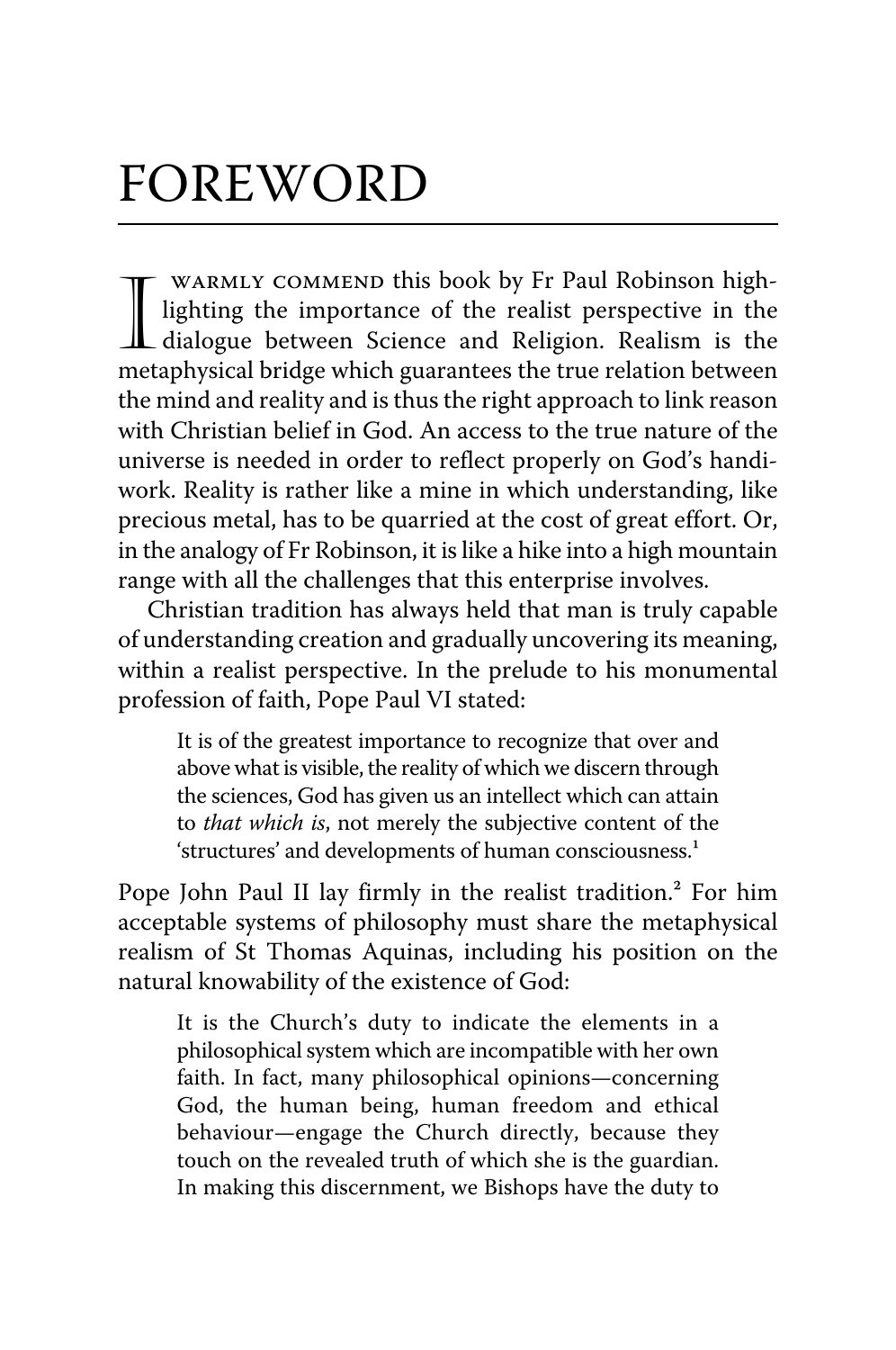be "witnesses to the truth", fulfilling a humble but tenacious ministry of service which every philosopher should appreciate, a service in favour of *recta ratio*, or of reason reflecting rightly upon what is true.<sup>3</sup>

Pope Benedict XVI gave a Christological foundation to his realism:

The real novelty of the New Testament lies not so much in new ideas as in the figure of Christ himself, who gives flesh and blood to those concepts—an unprecedented realism. In the Old Testament, the novelty of the Bible did not consist merely in abstract notions but in God's unpredictable and in some sense unprecedented activity. This divine activity now takes on dramatic form when, in Jesus Christ, it is God himself who goes in search of the 'stray sheep', a suffering and lost humanity.<sup>4</sup>

Pope Francis has also affirmed that realities are more important than ideas, and this flows from the doctrine of the Incarnation.<sup>5</sup>

Reality speaks to us, communicating its message through the senses of our human nature, shaped from flesh and spirit. A realist approach to the cosmos is essentially based on the Thomist axiom: 'the being of a thing, not its truth, is the cause of truth in the intellect.<sup>'6</sup> Common-sense realism involves a true partnership between man as a knower and the world and contrasts with nominalist, positivist, pragmatist, idealist and nihilist positions. Realism affirms the existence of universals against nominalism. Against positivism, realism proposes that reality extends beyond that which the natural sciences can measure. It affirms the validity of objective truth in its own right against a merely pragmatist or utilitarian view. Realism affirms against idealism that the external world is not simply the projection of the mind. Against nihilism, realism teaches that the world makes sense and has meaning.<sup>7</sup>

Moderate realism is the 'cement' in any synthesis of faith and reason; it stipulates the real existence of the external world independent of the mind of the observer, yet with a mutual relation between the mind and reality. This helps us to under-